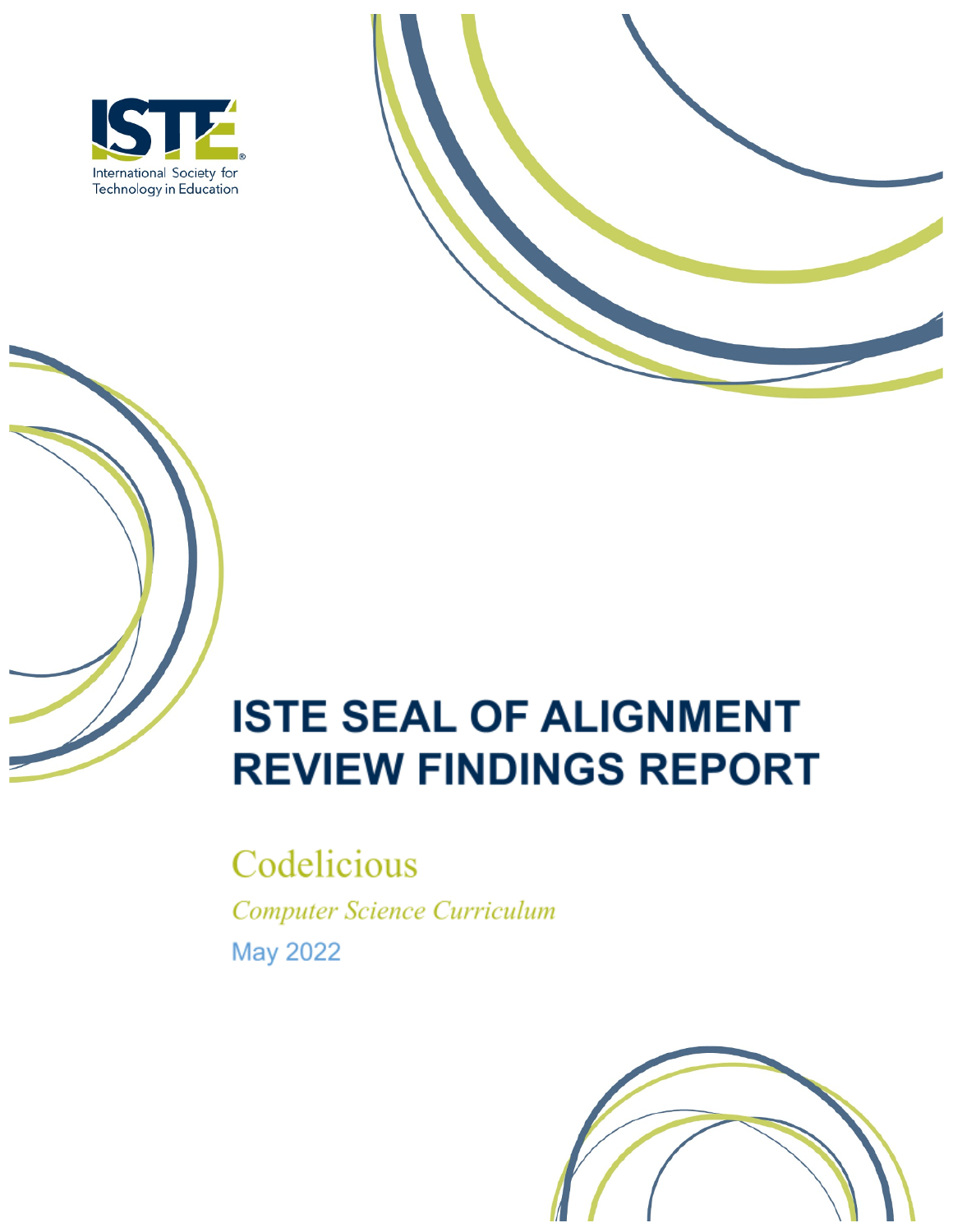



### **TABLE OF CONTENTS**

| <b>ABOUT</b><br><b>About ISTE</b>    | 3 |
|--------------------------------------|---|
| <b>ISTE Seal of Alignment</b>        | 3 |
| <b>RESOURCE DESCRIPTION</b>          |   |
| <b>What is Codelicious?</b>          | 4 |
| How is Codelicious Implemented?      | 4 |
| <b>ISTE SEAL OF ALIGNMENT REVIEW</b> | 6 |
| Review Methodology                   | 6 |
| Scope of Review                      | 5 |
| <b>Review Findings</b>               | 7 |

**CONCLUSION 13**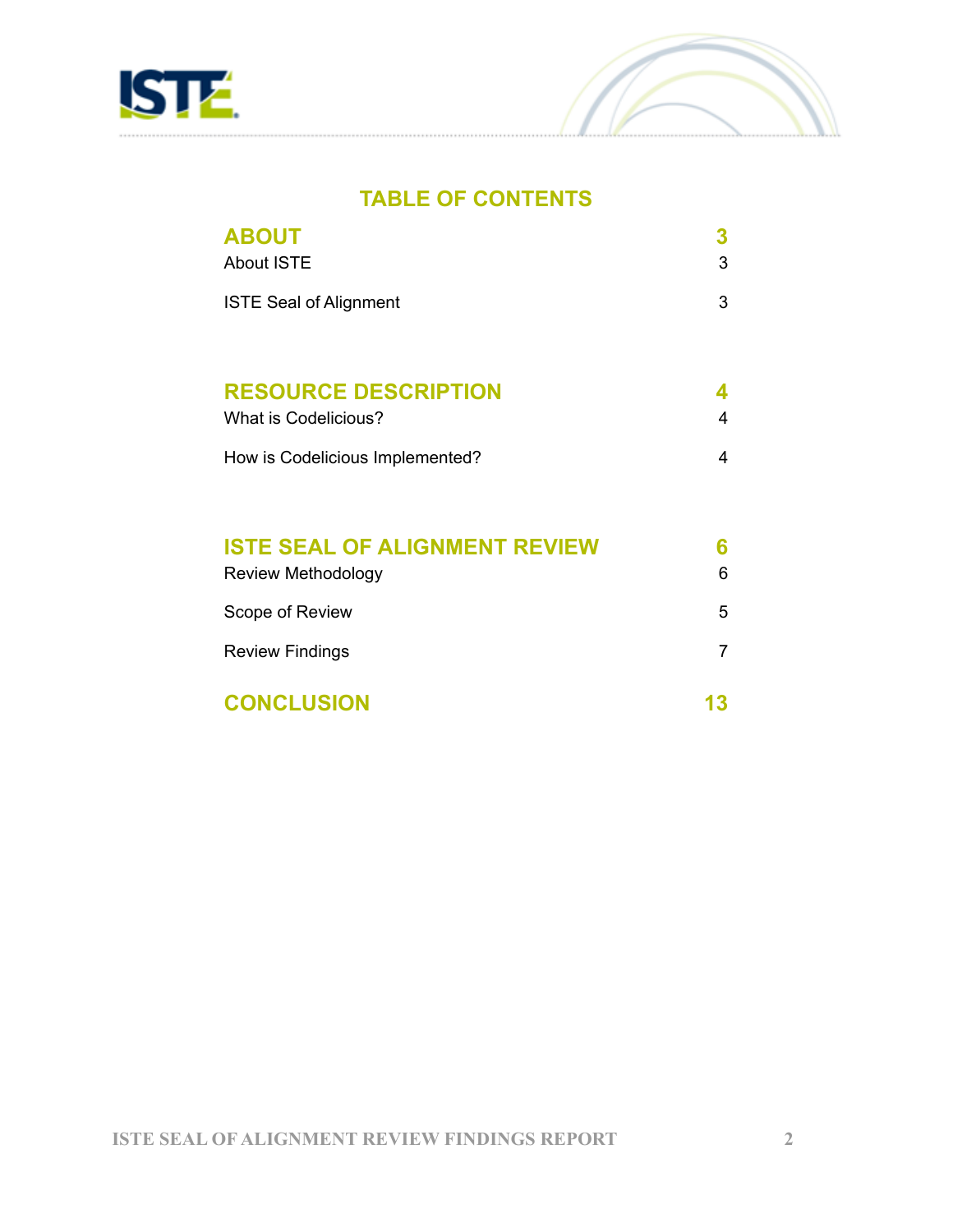

# ABOUT

#### **ABOUT ISTE**

The International Society for Technology in Education (ISTE) is the premier nonprofit membership organization serving educators and education leaders. ISTE is committed to empowering connected learners in a connected world and serves more than 100,000 education stakeholders throughout the world.

As the creator and steward of the definitive education technology standards, our mission is to empower learners to nourish in a connected world by cultivating a passionate professional learning community, linking educators and partners, leveraging knowledge and expertise, advocating for strategic policies, and continually improving learning and teaching.

#### **ISTE SEAL OF ALIGNMENT**

Resources and products designed with the ISTE Standards in mind are choosing to demonstrate their commitment to support critical digital age learning skills and knowledge. Regardless of a solution's intended grade level, purpose or content area, by addressing the ISTE Standards and earning a Seal of Alignment, a solution is shown to consciously, purposefully and meaningfully support best practices for digital age teaching and learning.

ISTE considers a solution aligned to the ISTE Standards only after an extensive review conducted by trained ISTE Seal of Alignment reviewers, and it has been determined to meet all critical elements of a particular standard indicator in accordance with specific review criteria.

By earning a Seal of Alignment, ISTE verifies that this product:

- Promotes critical technology skills
- Supports the use of technology in appropriate ways
- Contributes to the pedagogically robust use of technology for teaching and learning
- Aligns to the ISTE Standards in specific ways as described in the review finding report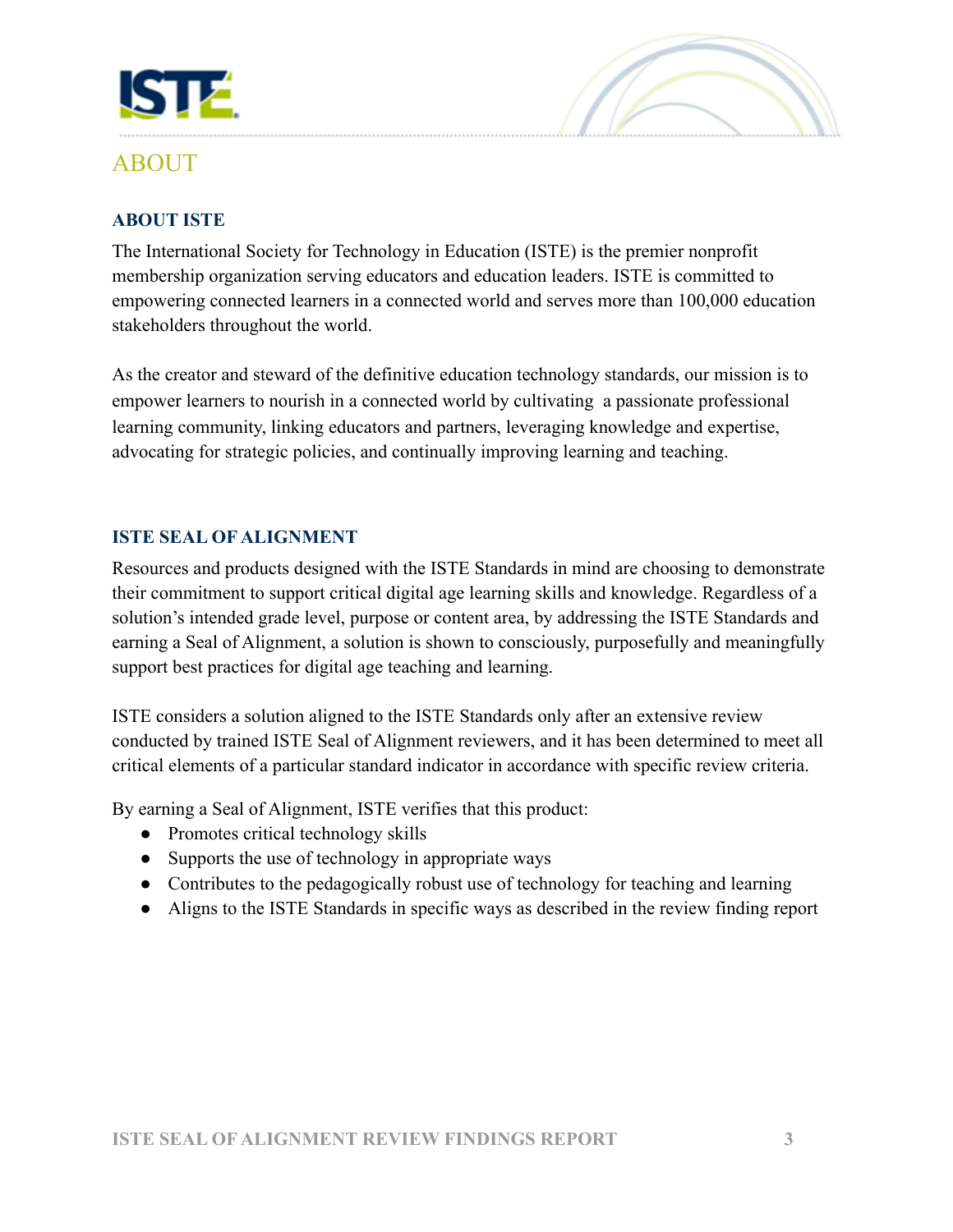



# RESOURCE DESCRIPTION

#### **WHAT IS CODELICIOUS?**

Codelicious is a computer science curriculum that provides full-year courses for K-12 classes. The curriculum offers grade level differentiated learning pathways, aligns with state and national computer science standards, and is continually updated to reflect changes in computer science.

The courses are grouped into four grade level-based categories:

- **Foundations:** Grades K-2; coding environment: ScratchJr
- **Fundamentals:** Grades 3-5; coding environment: Scratch
- **Applications:** Grades 6-8; coding languages: HTML, CSS, JavaScript, Java
- **High School Computer Science:** Grades 9-12; coding languages: JavaScript, Java, Python; game development engine: Godot

All courses include coding lessons, presentations and discussions about digital citizenship, exploration of STEM careers and related technologies, and activities and discussions that build awareness of a variety of hardware components and devices. The coding lessons include both paper-based and computer-based exercises and feature coding challenges that are relevant and interesting to the grade level in which they are used.

#### **HOW IS CODELICIOUS IMPLEMENTED?**

Codelicious is customizable for whatever kind of implementation a school or district wants to employ. The curriculum can be licensed for a set of grades, a single grade, a single course, or even a customized subset of a selected course that addresses topics of particular emphasis in that instructional context. Teaching the curriculum requires a teacher who is competent in using technology and who has a fundamental and functional understanding of algorithms and computer programming, but it does not require advanced programming skills.

While coding is definitely at the heart of all Codelicious courses, every course also includes stimulating, grade-appropriate discussions, unplugged activities, and presentations. Courses are organized in modules, with each module containing from 1 to 3 activities. Individual activities might take anywhere from 30 minutes to 1.5 hours or more. Teachers are free to adapt and adjust activities and the time devoted to them as they choose. All lessons and activities are well-planned, well-organized, and complete. Rubrics for project evaluations are provided, but are really just lists of required elements for a given assignment. No recommended grading procedures were found for any course, assuming that grading is intentionally left to the teacher's discretion. All lesson plans and support files needed to teach a course are delivered through a Canvas interface.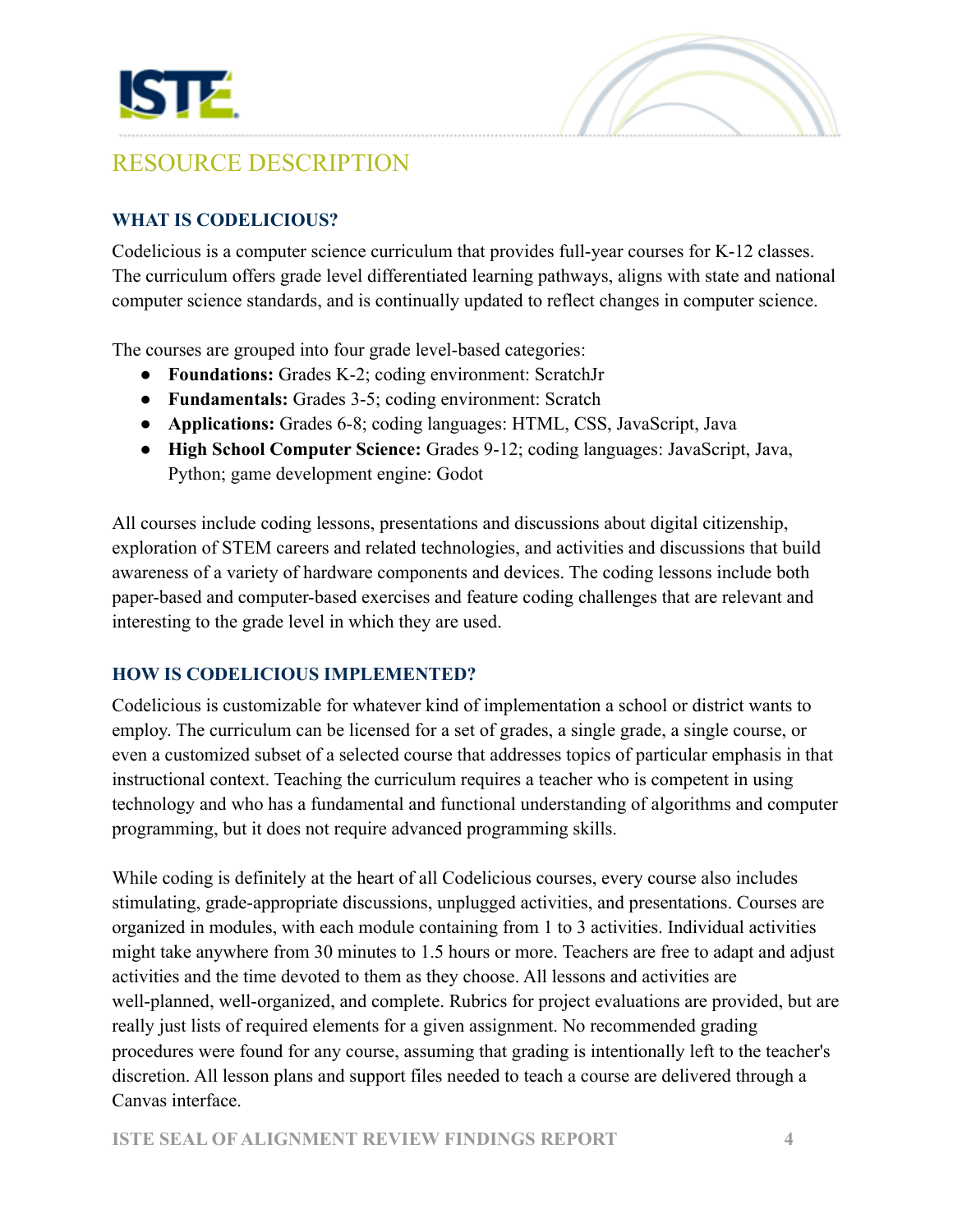



There is tremendous continuity from course to course and, while each course can stand alone, students who pass through more than one course or category of courses will likely benefit from the consistency. With regard to the ISTE Standards, the variety of activities and the topics and skills they cover afford many opportunities to develop skills targeted by the Standards.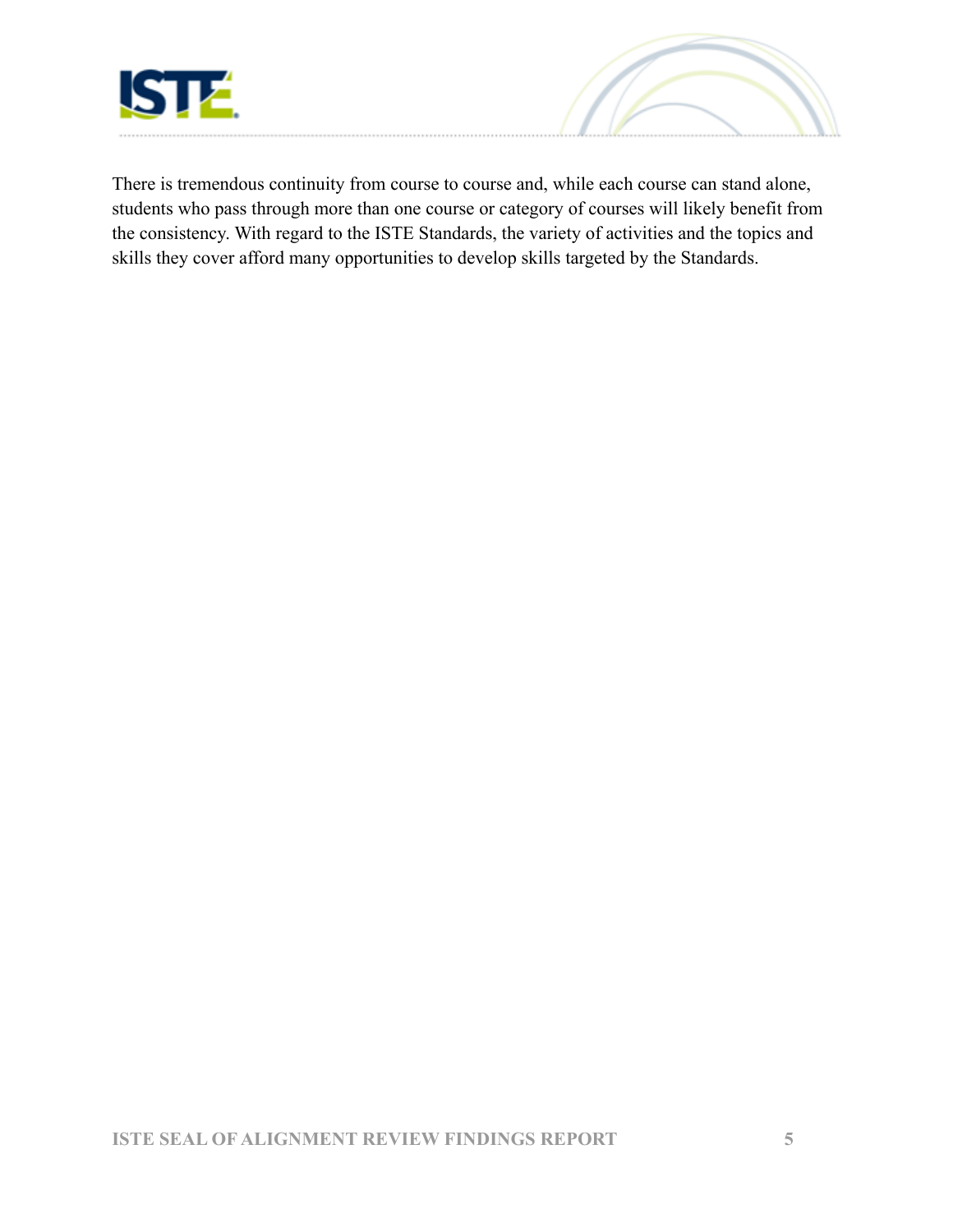



# ISTE SEAL OF ALIGNMENT REVIEW

**Product:** Codelicious Computer Science Curriculum **Organization:** Codelicious **Date of Award:** May 2022

#### **REVIEW METHODOLOGY**

ISTE Seal of Alignment reviews are conducted by a panel of education and instructional experts. Reviewers use data collected both separately and collectively to determine how a solution addresses specific elements described in each of the indicators of the ISTE Standards. Special instruments are used by reviewers to collect data on potential alignment across all resource materials. Alignment is determined based on the extent to which all or some of specific elements are addressed within the materials. Reviewers conduct regular calibrations to assure the validity and reliability of the results and final review findings are combined for an overall score for alignment on each individual indicator.

During the review process for Codelicious, reviewers:

- Collected data on when and how each activity addressed specific skills and knowledge described in the ISTE Standards for Standards at either a foundational or applied level
- Compiled findings to determine overall alignment across all ISTE Student standards and indicators.
- Used aggregate findings to form the basis of the overall alignment results.

#### **SCOPE OF REVIEW**

The Codelicious curriculum was reviewed against the ISTE Standards for Students. The product was evaluated at a teacher-level access to the eleven currently implemented Codelicious courses (The courses for grades 2 and 5 are under development and will not be rolled out until Fall 2022). These courses comprised more than 500 modules and well over 1000 instructional lessons, activities, and projects. To help expedite the sampling of these materials, Reviewers used the pacing guide Codelicious provides for each course. Pacing guides list the learning objectives for each module as well as a brief description of each module's instructional activities. Learning objectives for various activities were reviewed for possible alignment with one or more of the ISTE Standards.

In addition, material and information on the Codelicious website, as well as an alignment document provided by Codelicious, were examined during this review process. The alignment document identifies modules from each grade level course that they believe provides support for each Standard.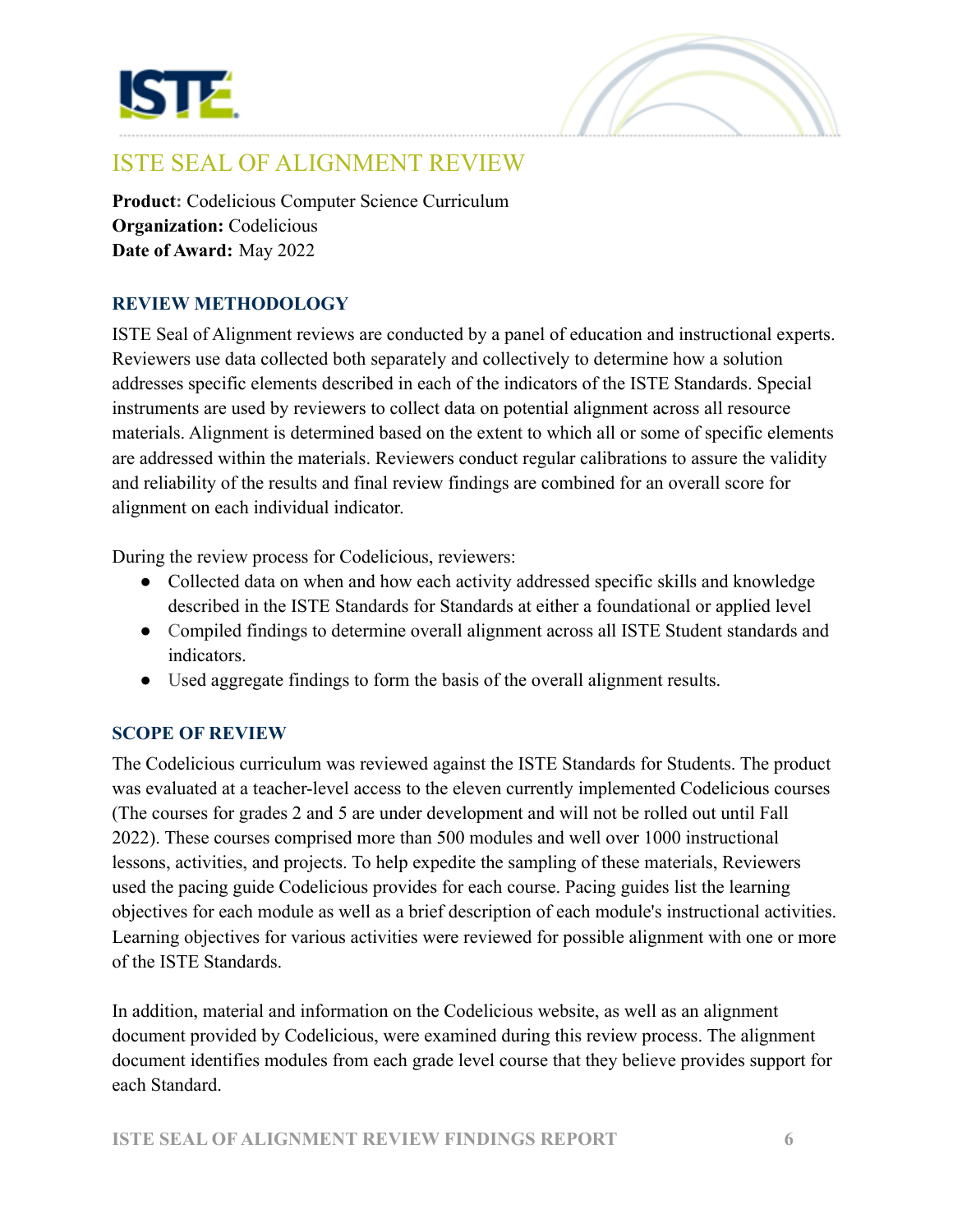



#### **REVIEW FINDINGS**

The ISTE Standards can be aligned at the following levels:

- **Foundational** Resources and activities aligned at the *foundational* level primarily focus on skills and knowledge that facilitate skill acquisition to eventually meet ISTE Standard indicators.
- **Applied** Resources and activities aligned at the *applied* level primarily focus on practical, real-world, and/or relevant opportunities to practice the skills and knowledge learned in the curriculum.

Codelicious was found to align to the ISTE Standards for Students in the following areas:

|                           | Standard 1<br>Empowered<br>Learner | Standard 2<br><b>Digital</b><br><b>Citizen</b>                                                                                                        | Standard 3<br>Knowledge<br>Constructor | Standard 4<br>Collaborator | Standard 5<br>Innovative<br>Designer | Standard 6<br>Computational<br><b>Thinker</b>                                                                                                                                    | Standard 7<br>Creative<br>Communicator |
|---------------------------|------------------------------------|-------------------------------------------------------------------------------------------------------------------------------------------------------|----------------------------------------|----------------------------|--------------------------------------|----------------------------------------------------------------------------------------------------------------------------------------------------------------------------------|----------------------------------------|
| Indicator<br>$\Delta$     |                                    | χ                                                                                                                                                     |                                        | χ                          |                                      | Γ                                                                                                                                                                                |                                        |
| Indicator<br>B            |                                    | $\diagup$                                                                                                                                             | Ζ                                      | χ                          | Ζ                                    |                                                                                                                                                                                  |                                        |
| Indicator<br>$\mathbf{C}$ | Ζ                                  | Χ                                                                                                                                                     |                                        | χ                          | Ζ                                    |                                                                                                                                                                                  | Ζ                                      |
| Indicator<br>D            |                                    | Ζ                                                                                                                                                     | Ζ                                      | χ                          | χ                                    | $\angle$                                                                                                                                                                         |                                        |
|                           | indicators.                        | <b>Foundational</b> resources and activities focus<br>primarily on knowledge that facilitates skills<br>acquisition to eventually meet ISTE Standards |                                        |                            |                                      | Applied resources and activities focus primarily<br>on practical, real-world and/or relevant<br>opportunities to practice the skills<br>and knowledge learned in the curriculum. |                                        |

#### **ISTE STANDARDS FOR STUDENTS**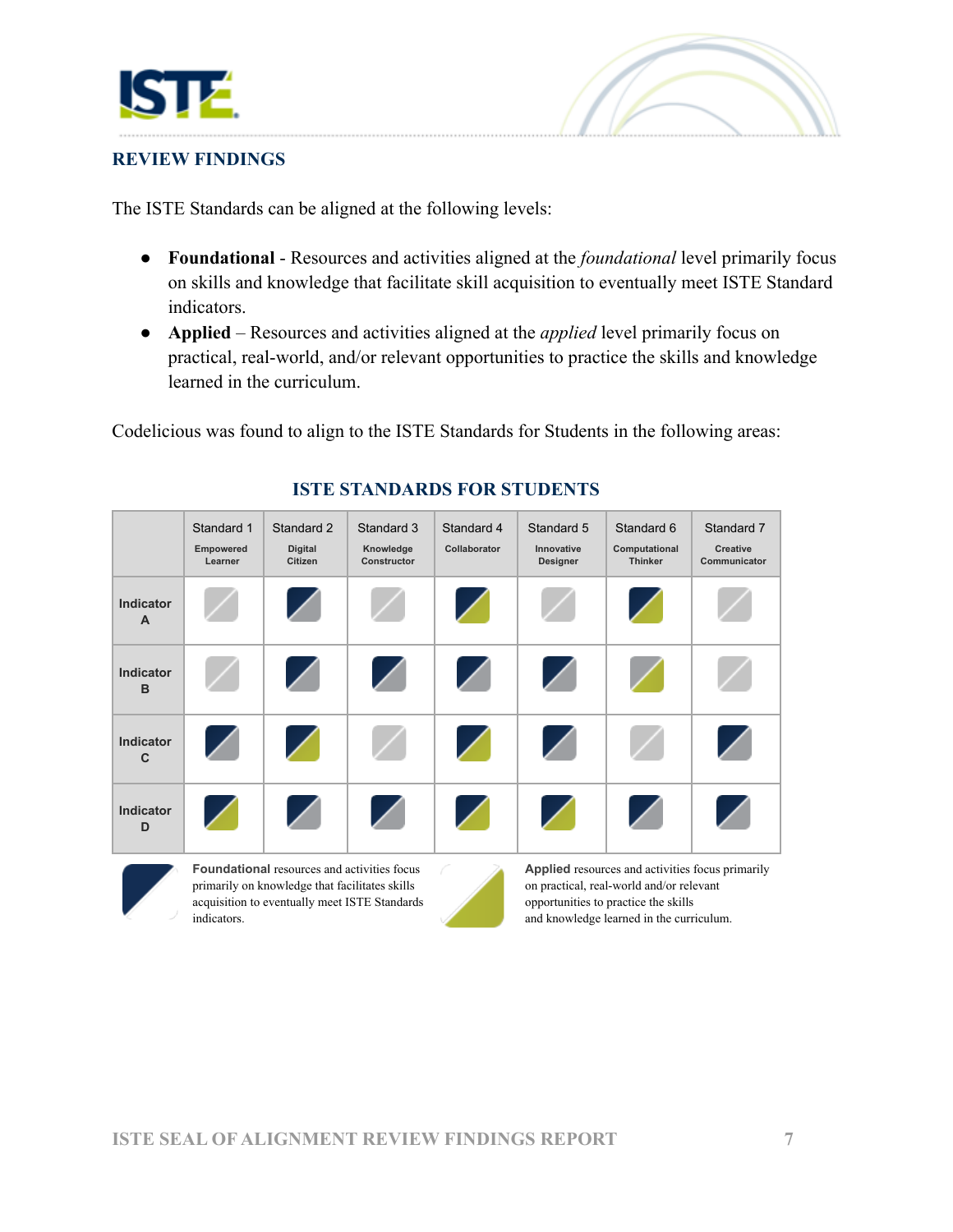

Codelicious was found to address the ISTE Standards for Students in the following ways:

| <b>ISTE STANDARD</b>                                                                                                                                                                                                                               | <b>FOUNDATIONAL</b><br><b>FINDING STATEMENT</b>                                                                                                                                                                                                               | <b>APPLIED</b><br><b>FINDING STATEMENT</b>                                                                                                                                                                                      |  |  |
|----------------------------------------------------------------------------------------------------------------------------------------------------------------------------------------------------------------------------------------------------|---------------------------------------------------------------------------------------------------------------------------------------------------------------------------------------------------------------------------------------------------------------|---------------------------------------------------------------------------------------------------------------------------------------------------------------------------------------------------------------------------------|--|--|
| 1. Empowered Learner. Students leverage technology to take an active role in choosing,<br>achieving and demonstrating competency in their learning goals, informed by the learning<br>sciences.                                                    |                                                                                                                                                                                                                                                               |                                                                                                                                                                                                                                 |  |  |
| <b>1.c.</b> Use technology to seek<br>feedback that informs and<br>improves their practice and<br>to demonstrate their learning<br>in a variety of ways.                                                                                           | Giving, receiving, and<br>responding to project-related<br>feedback is woven into every<br>course throughout this<br>curriculum.                                                                                                                              |                                                                                                                                                                                                                                 |  |  |
| 1.d. Understand the<br>fundamental concepts of<br>technology operations,<br>demonstrate the ability to<br>choose, use and troubleshoot<br>current technologies and are<br>able to transfer their<br>knowledge to explore<br>emerging technologies. | Students become aware of a<br>wide variety of digital<br>technologies, their operation,<br>applications, and limitations,<br>both with reference to<br>personal use and in the<br>context of careers that address<br>needs and problems in the real<br>world. | Throughout the Codelicious<br>curriculum, students develop<br>competence in a variety of<br>coding systems and<br>applications, with competence<br>in one coding system clearly<br>facilitating skill development<br>in others. |  |  |
| 2. Digital Citizen. Students recognize the rights, responsibilities and opportunities of living,<br>learning and working in an interconnected digital world, and they act and model in ways that<br>are safe, legal and ethical.                   |                                                                                                                                                                                                                                                               |                                                                                                                                                                                                                                 |  |  |
| 2.a. Cultivate and manage<br>their digital identity and<br>reputation and are aware of<br>the permanence of their<br>actions in the digital world.                                                                                                 | Throughout the curriculum,<br>students learn the necessity<br>for managing their digital<br>identity and are introduced to<br>appropriate measures for<br>doing so.                                                                                           |                                                                                                                                                                                                                                 |  |  |
| 2.b. Engage in positive, safe,<br>legal and ethical behavior<br>when using technology,<br>including social interactions<br>online or when using<br>networked devices.                                                                              | Students discuss and share<br>practices to support<br>appropriate behavior when<br>using technology, including<br>healthy and constructive<br>attitudes and practices,<br>staying safe online, dealing<br>with online bullying, and                           |                                                                                                                                                                                                                                 |  |  |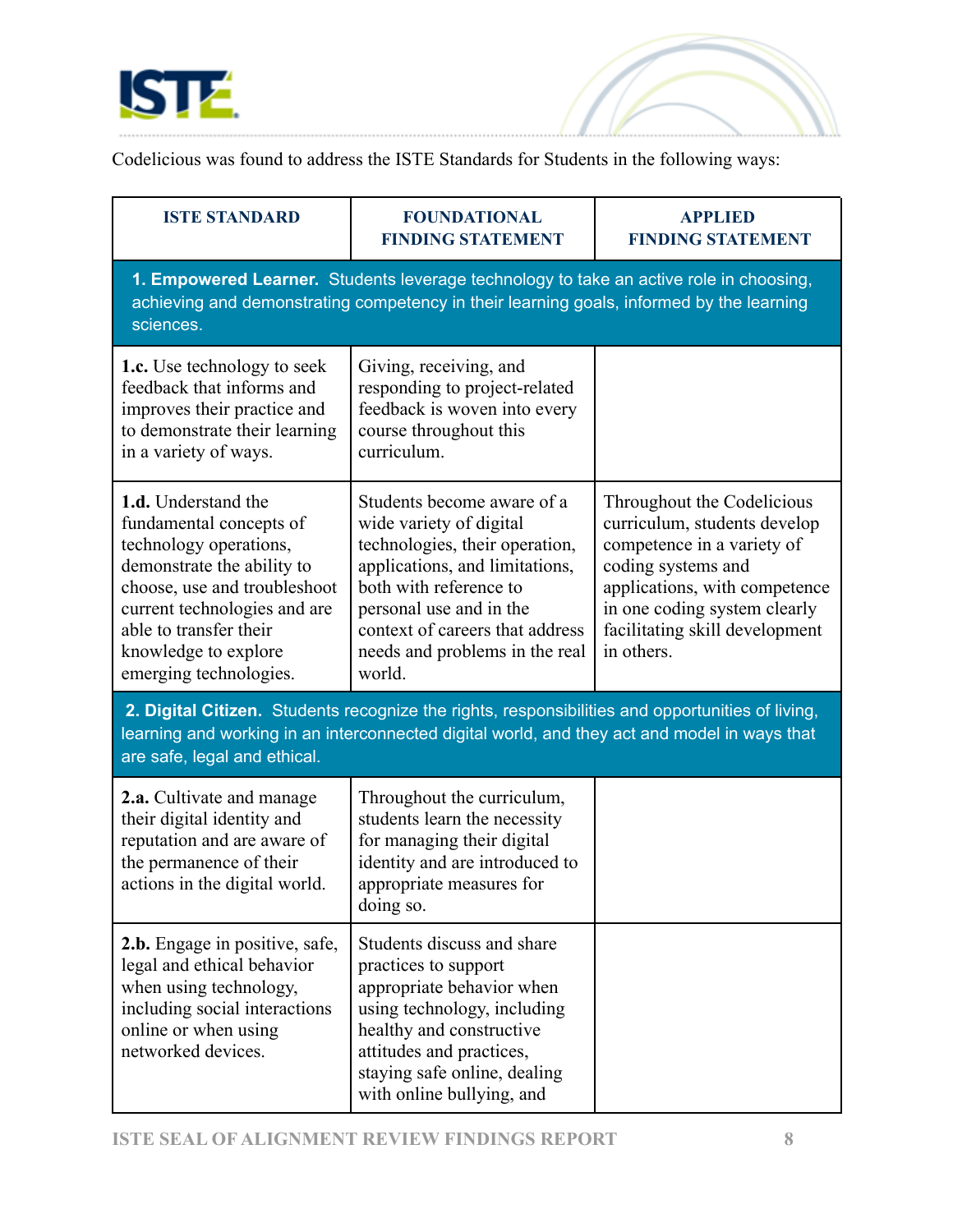

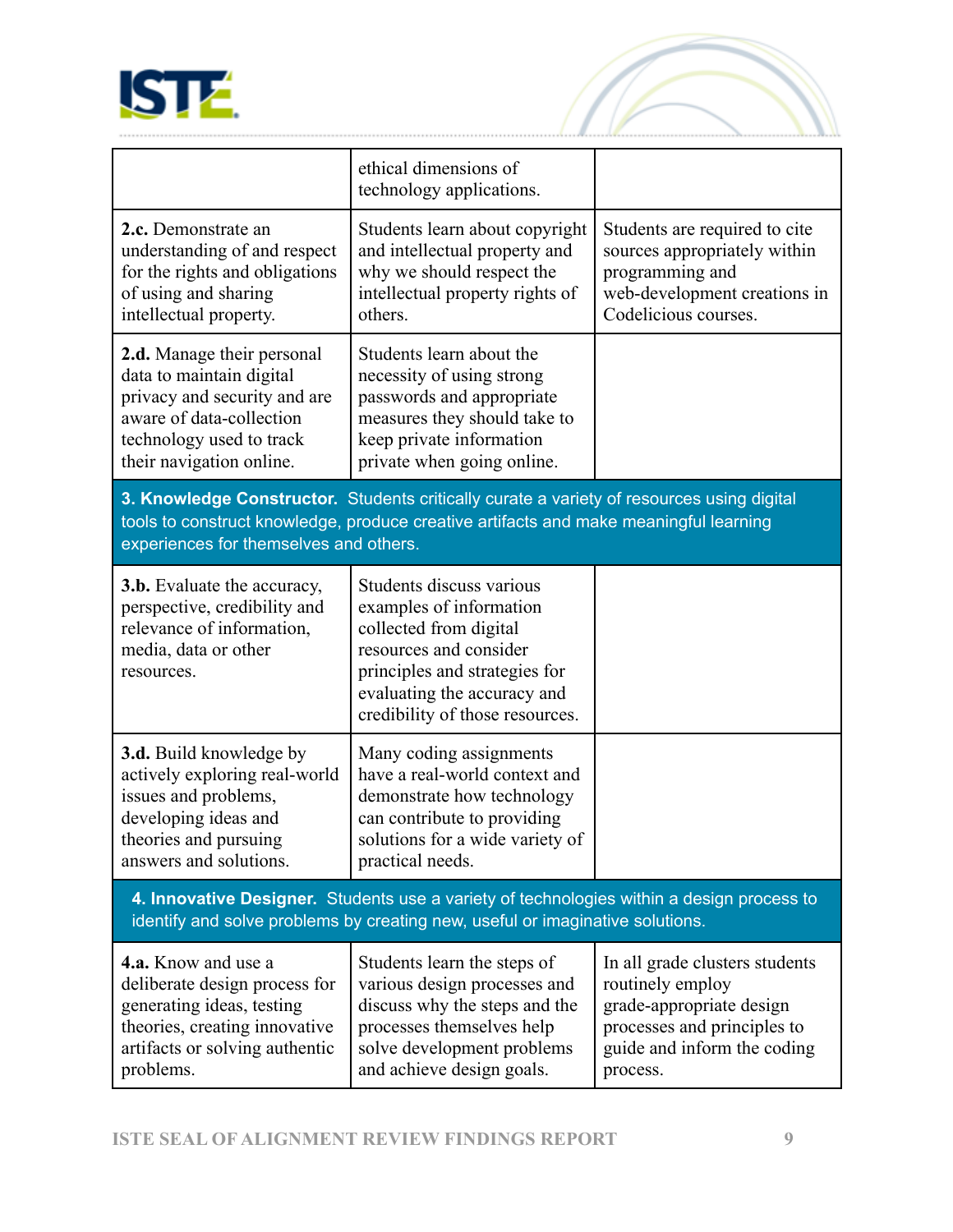

**4.b.** Select and use digital tools to plan and manage a design process that considers

**4.c.** Develop, test and refine

design constraints and

prototypes as part of a cyclical design process.

calculated risks.



|                                                                                                                         |                                                                                                                                                                                                                                                                                                                      | process of development,<br>testing, and refinement.                                                                                                                                                                                           |
|-------------------------------------------------------------------------------------------------------------------------|----------------------------------------------------------------------------------------------------------------------------------------------------------------------------------------------------------------------------------------------------------------------------------------------------------------------|-----------------------------------------------------------------------------------------------------------------------------------------------------------------------------------------------------------------------------------------------|
| <b>4.d.</b> Exhibit a tolerance for<br>ambiguity, perseverance and<br>the capacity to work with<br>open-ended problems. | Students are taught to monitor<br>their thoughts, feelings, and<br>experiences as they engage in<br>coding processes to help them<br>understand the need to<br>persevere in coding<br>challenges. They are also<br>taught debugging strategies<br>that can help them expect and<br>deal with malfunctioning<br>code. | Coding assignments in every<br>grade level require that<br>students experience bugs as a<br>natural part of coding, and<br>employ strategies for dealing<br>with bugs as they persevere to<br>successful completion of<br>coding assignments. |

**5. Computational Thinker.** Students develop and employ strategies for understanding and solving problems in ways that leverage the power of technological methods to develop and test solutions.

| <b>5.b.</b> Collect data or identify<br>relevant data sets, use digital<br>tools to analyze them, and<br>represent data in various<br>ways to facilitate<br>problem-solving and<br>decision-making. | Students employ basic data<br>collection and representation<br>in coding assignments that<br>include user input, analysis of<br>that input, and resulting<br>informational output.        |  |
|-----------------------------------------------------------------------------------------------------------------------------------------------------------------------------------------------------|-------------------------------------------------------------------------------------------------------------------------------------------------------------------------------------------|--|
| <b>5.c.</b> Break problems into<br>component parts, extract key<br>information, and develop<br>descriptive models to<br>understand complex systems<br>or facilitate problem-solving.                | Students learn to analyze<br>coding assignments and<br>intended final products and<br>break down the assignment<br>into component parts to<br>facilitate completion of the<br>assignment. |  |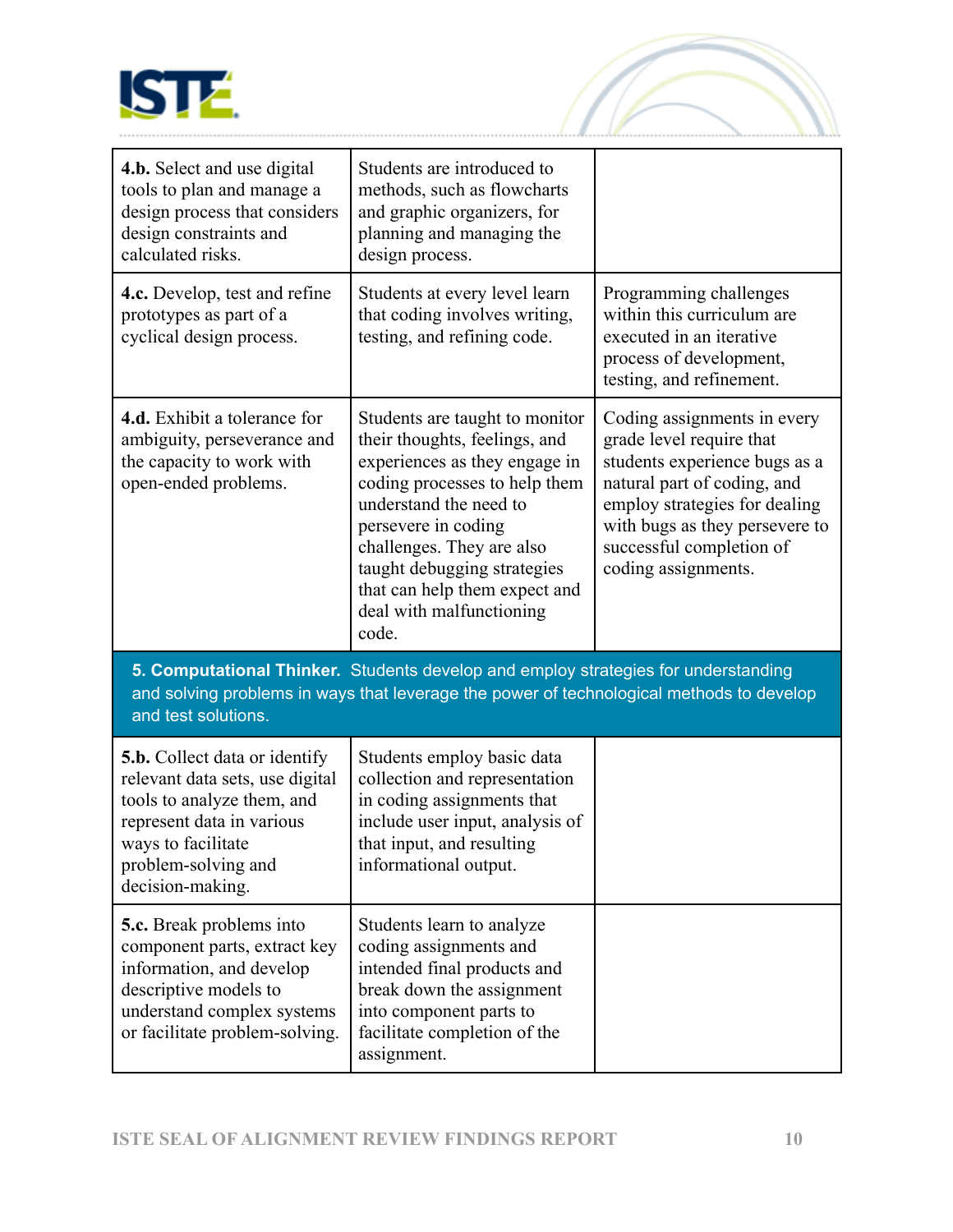

| <b>5.d.</b> Understand how<br>automation works and use<br>algorithmic thinking to<br>develop a sequence of steps<br>to create and test automated<br>solutions. | <b>STEM Career activities and</b><br>other explorations of<br>real-world technology<br>applications help build<br>awareness of automation and<br>the role digital technology<br>plays in making it possible.                                                                                                                                                                                     | Coding projects in every<br>grade cluster include the use<br>of various kinds of loops that<br>simplify code and automate<br>repetitive program procedures<br>and operations.                                                                            |  |
|----------------------------------------------------------------------------------------------------------------------------------------------------------------|--------------------------------------------------------------------------------------------------------------------------------------------------------------------------------------------------------------------------------------------------------------------------------------------------------------------------------------------------------------------------------------------------|----------------------------------------------------------------------------------------------------------------------------------------------------------------------------------------------------------------------------------------------------------|--|
| media appropriate to their goals.                                                                                                                              | 6. Creative Communicator. Students communicate clearly and express themselves<br>creatively for a variety of purposes using the platforms, tools, styles, formats and digital                                                                                                                                                                                                                    |                                                                                                                                                                                                                                                          |  |
| <b>6.a.</b> Choose the appropriate<br>platforms and tools for<br>meeting the desired<br>objectives of their creation or<br>communication.                      | In STEM career explorations<br>students learn of a wide range<br>of digital tools and their<br>application, including those<br>that are focused on various<br>forms of digital<br>communication. Students who<br>complete multiple levels of<br>the Codelicious curriculum<br>gain firsthand experience with<br>a variety of coding<br>environments with individual<br>strengths and advantages. | JavaScript courses (Grade 7<br>and HS) engage students in<br>website design projects that<br>include choosing the right<br>coding tool (JavaScript,<br>HTML, CSS) to coding<br>website components with<br>particular emphasis on clear<br>communication. |  |
| <b>6.b.</b> Create original works or<br>responsibly repurpose or<br>remix digital resources into<br>new creations.                                             |                                                                                                                                                                                                                                                                                                                                                                                                  | Every coding challenge<br>throughout the curriculum<br>provides opportunities for<br>students to make choices that<br>mark their final products as<br>unique, original creations.                                                                        |  |
| <b>6.d.</b> Publish or present<br>content that customizes the<br>message and medium for<br>their intended audiences.                                           | Students learn principles for<br>designing programs and<br>websites to be responsive to<br>individual needs and choices,<br>laying a foundation for rich<br>customizing of<br>communication in later<br>applications.                                                                                                                                                                            |                                                                                                                                                                                                                                                          |  |
| 7. Global Collaborator. Students use digital tools to broaden their perspectives and                                                                           |                                                                                                                                                                                                                                                                                                                                                                                                  |                                                                                                                                                                                                                                                          |  |

enrich their learning by collaborating with others and working effectively in teams locally and globally.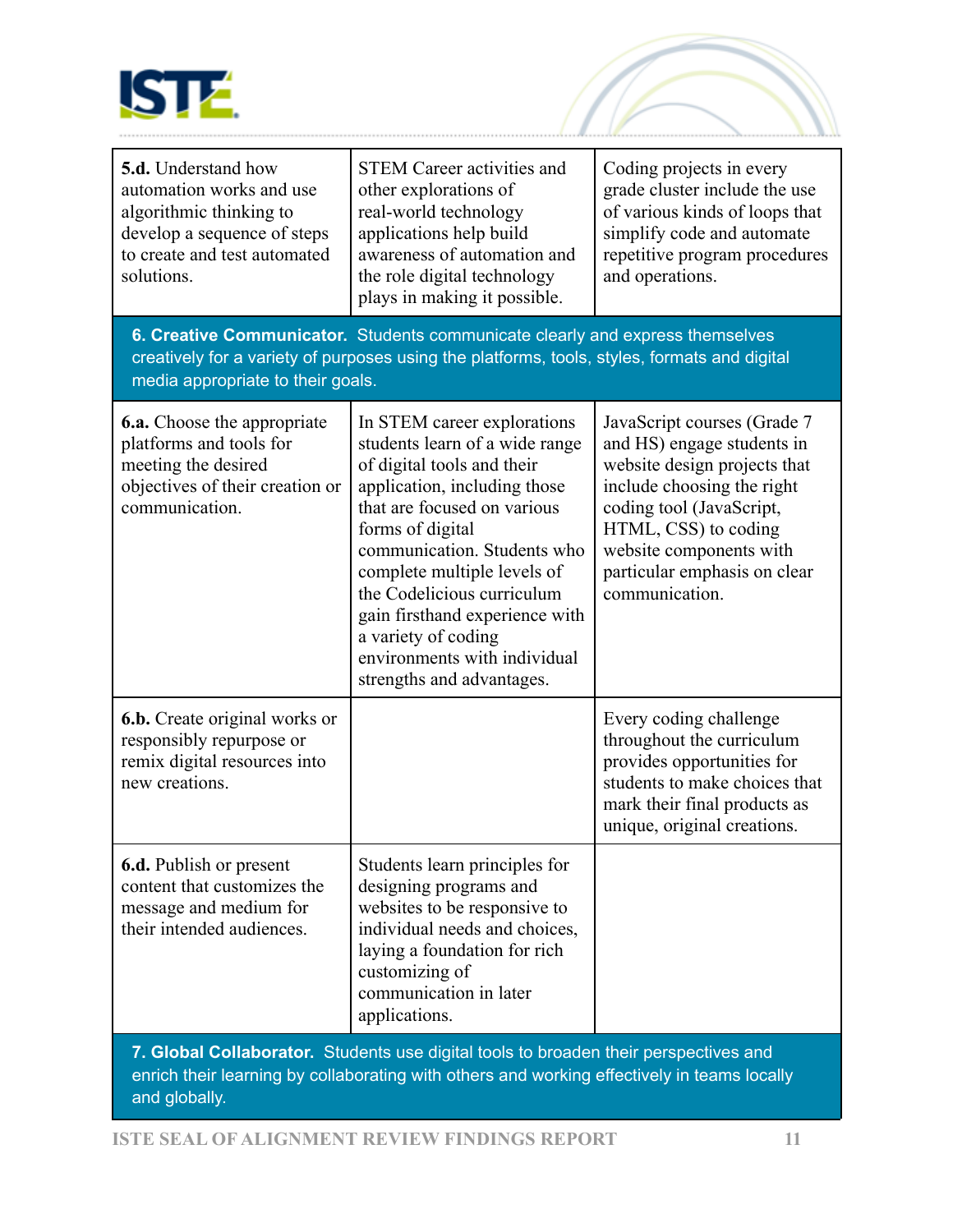

| 7.c. Contribute<br>constructively to project<br>teams, assuming various<br>roles and responsibilities to<br>work effectively toward a<br>common goal. | Throughout the curriculum<br>students learn about the value<br>of collaboration through real<br>life examples, team-building<br>activities, and in-class<br>assignments completed in<br>pairs and small groups.                                               |  |
|-------------------------------------------------------------------------------------------------------------------------------------------------------|---------------------------------------------------------------------------------------------------------------------------------------------------------------------------------------------------------------------------------------------------------------|--|
| <b>7.d.</b> Explore local and global<br>issues and use collaborative<br>technologies to work with<br>others to investigate<br>solutions.              | The STEM career<br>explorations collectively offer<br>strong insights into how<br>technology is helping<br>scientists and other<br>professionals around the<br>world collaborate to<br>understand and find solutions<br>to problems both global and<br>local. |  |